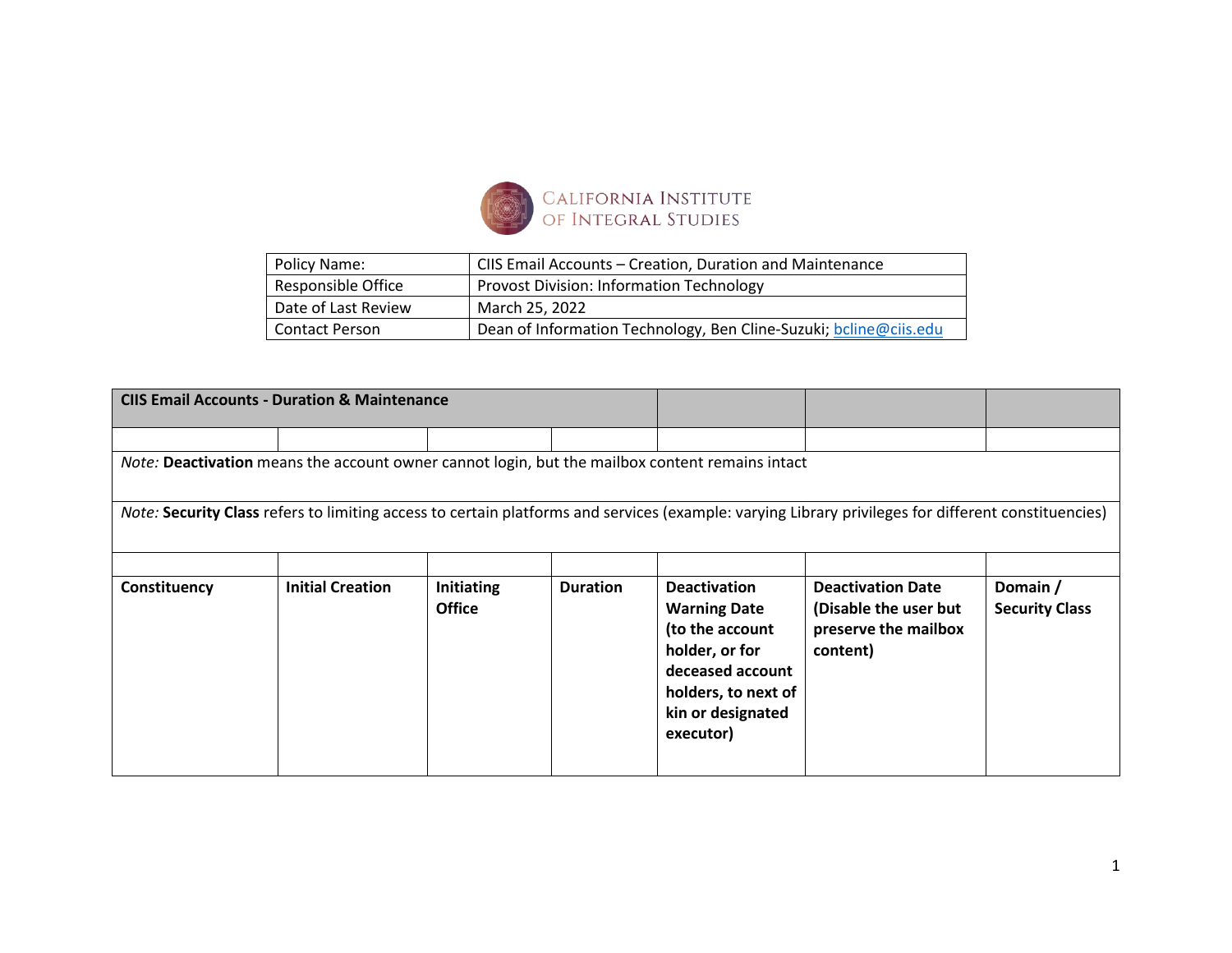| <b>Degree Students -</b><br>who matriculate but<br>do not graduate                                                                                                  | when offer of<br>admission is<br>received by<br>applicant | Admissions | while in<br>active<br>applicant or<br>matriculated<br>status | 6 months after<br>inactive status<br>recorded (due to<br>withdrawal or<br>dismissal) | 12 months after<br>inactive status<br>recorded | mymail.ciis.edu |
|---------------------------------------------------------------------------------------------------------------------------------------------------------------------|-----------------------------------------------------------|------------|--------------------------------------------------------------|--------------------------------------------------------------------------------------|------------------------------------------------|-----------------|
| <b>Degree Students -</b><br>who matriculate and<br>graduate                                                                                                         | when offer of<br>admission is<br>received by<br>applicant | Admissions | while in<br>active<br>applicant or<br>matriculated<br>status | N/A -- apply ALUM<br>security class<br>upon graduation                               | N/A                                            | mymail.ciis.edu |
| <b>Degree Students -</b><br>who do not<br>matriculate (either<br>because we need to<br>rescind admission, or<br>the student<br>ultimately decides<br>not to enroll) | when offer of<br>admission is<br>received by<br>applicant | Admissions | while in<br>active<br>applicant<br>status                    | N/A                                                                                  | N/A                                            | mymail.ciis.edu |
| <b>Special Students</b>                                                                                                                                             | when admitted                                             | Registrar  | while in<br>active<br>applicant or<br>matriculated<br>status | 6 months after<br>inactive status<br>recorded                                        | 12 months after<br>inactive status<br>recorded | mymail.ciis.edu |
|                                                                                                                                                                     |                                                           |            |                                                              |                                                                                      |                                                |                 |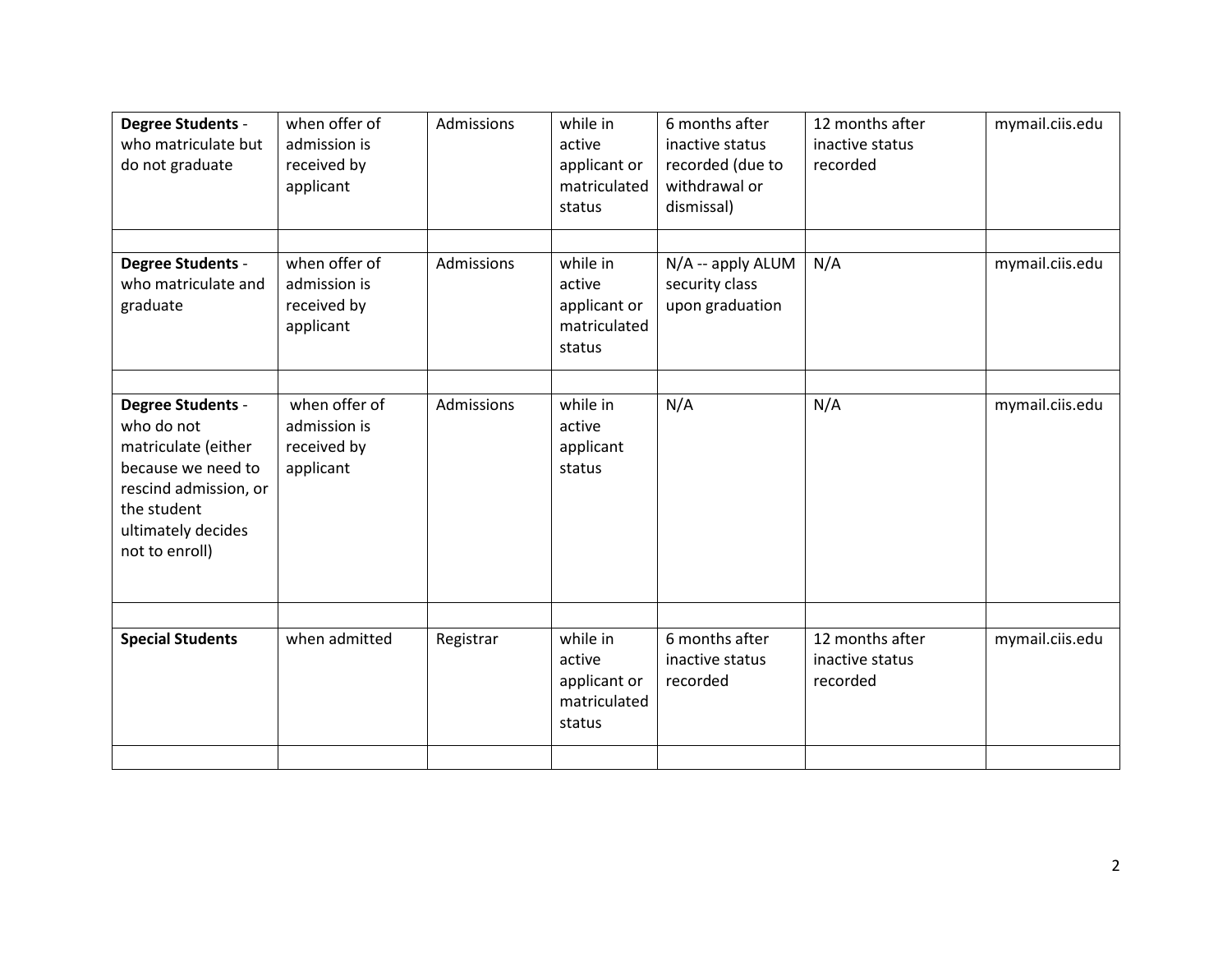| <b>Certificate Students</b><br>- P2  | when the student<br>makes their first<br>payment | Public<br>Programs                                   | while in<br>active status | 6 months after<br>inactive status<br>recorded (due to<br>withdrawal or<br>completion) | 12 months after<br>inactive status<br>recorded, after first<br>checking with the<br>library to see if an<br>exception is needed | mymail.ciis.edu<br>-- STC; IETP |
|--------------------------------------|--------------------------------------------------|------------------------------------------------------|---------------------------|---------------------------------------------------------------------------------------|---------------------------------------------------------------------------------------------------------------------------------|---------------------------------|
| <b>Certificate Students</b><br>-CPTR | when the trainee<br>enrolls                      | Center for<br>Psychedelic<br>Therapies &<br>Research | while in<br>active status | 6 months after<br>inactive status<br>recorded (due to<br>withdrawal or<br>completion) | 12 months after<br>inactive status<br>recorded, after first<br>checking with the<br>library to see if an<br>exception is needed | mymail.ciis.edu<br>-- CPTR      |
| <b>CPTR Mentors</b>                  | when hired                                       | Center for<br>Psychedelic<br>Therapies &<br>Research | while in<br>active status | 6 months after<br>inactive status<br>recorded                                         | 12 months after<br>inactive status<br>recorded, after first<br>checking with the<br>library to see if an<br>exception is needed | ciis.edu --<br><b>CPTRM</b>     |
| <b>Alumni</b>                        | (See Degree<br>Students above)                   | Alumni                                               | indefinite                | 6 months after<br>receiving<br>notification of<br>death                               | 12 months after<br>receiving notification<br>of death, or upon<br>approval of next of kin<br>or designated executor             | mymail.ciis.edu<br>-- ALUM      |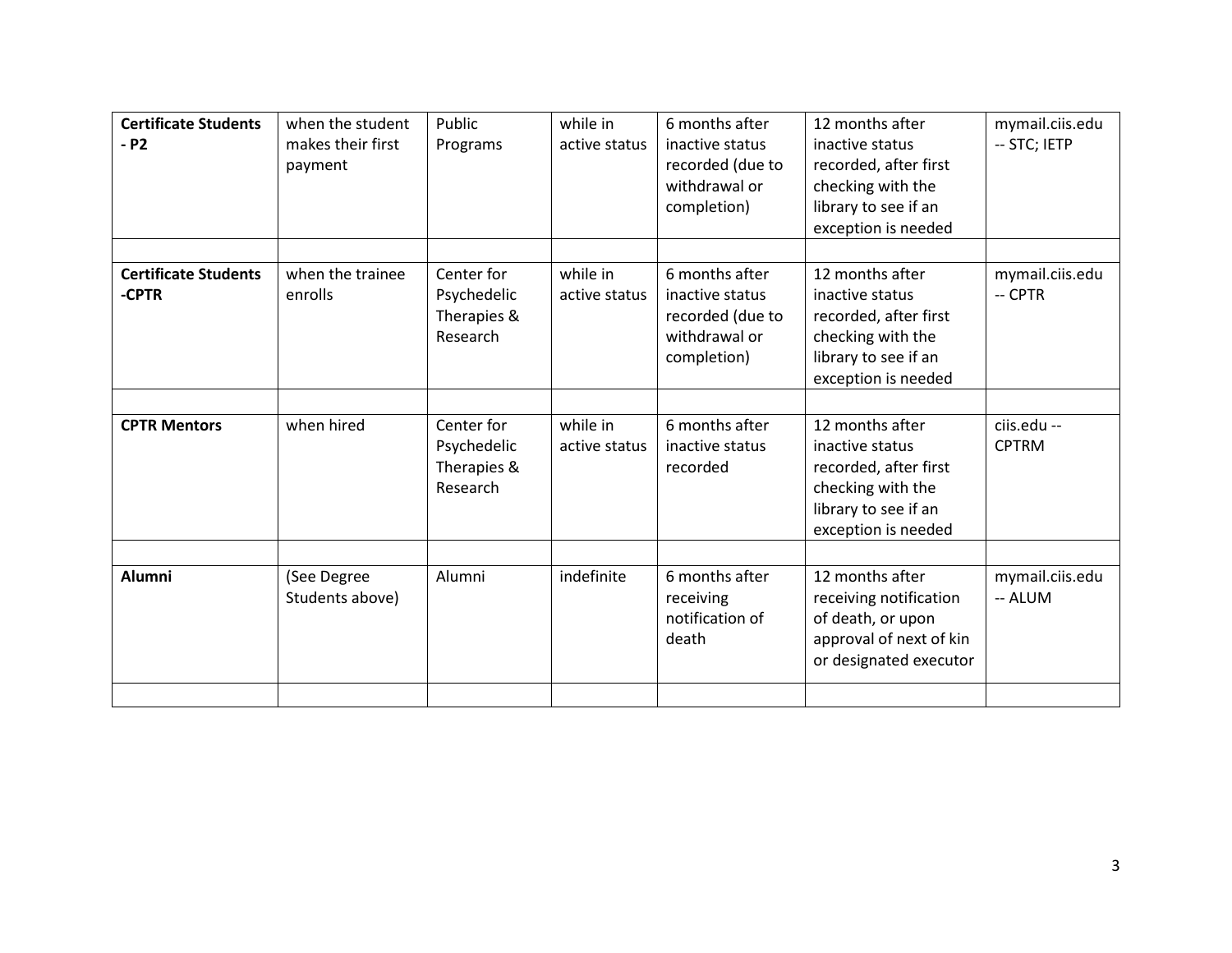| <b>Staff</b>           | when hired                                    | Human<br>Resources  | until<br>termination                                | N/A                                                     | varies: normally upon<br>last date of<br>employment; may be<br>extended by special<br>request to IT; may be<br>enforced without<br>notice to account<br>holder by special<br>request of the<br>President to IT | ciis.edu -- STAFF             |
|------------------------|-----------------------------------------------|---------------------|-----------------------------------------------------|---------------------------------------------------------|----------------------------------------------------------------------------------------------------------------------------------------------------------------------------------------------------------------|-------------------------------|
| <b>Core Faculty</b>    | when hired                                    | Human<br>Resources  | until<br>termination                                | N/A                                                     | varies: normally upon<br>last date of<br>employment; may be<br>extended by special<br>request to IT; may be<br>enforced without<br>notice to account<br>holder by special<br>request of the<br>President to IT | ciis.edu -- CORE              |
| <b>Adjunct Faculty</b> | when hired                                    | Provost<br>Division | until<br>termination<br>or 2 years of<br>inactivity | 6 months after<br>deactivation of<br>active status      | 12 months after<br>deactivation of active<br>status                                                                                                                                                            | ciis.edu --<br><b>ADJUNCT</b> |
| <b>Emeriti Faculty</b> | when emeritus/<br>emerita status<br>conferred | Provost             | indefinite                                          | 6 months after<br>receiving<br>notification of<br>death | 12 months after<br>receiving notification<br>of death                                                                                                                                                          | ciis.edu --<br><b>EMERITI</b> |
|                        |                                               |                     |                                                     |                                                         |                                                                                                                                                                                                                |                               |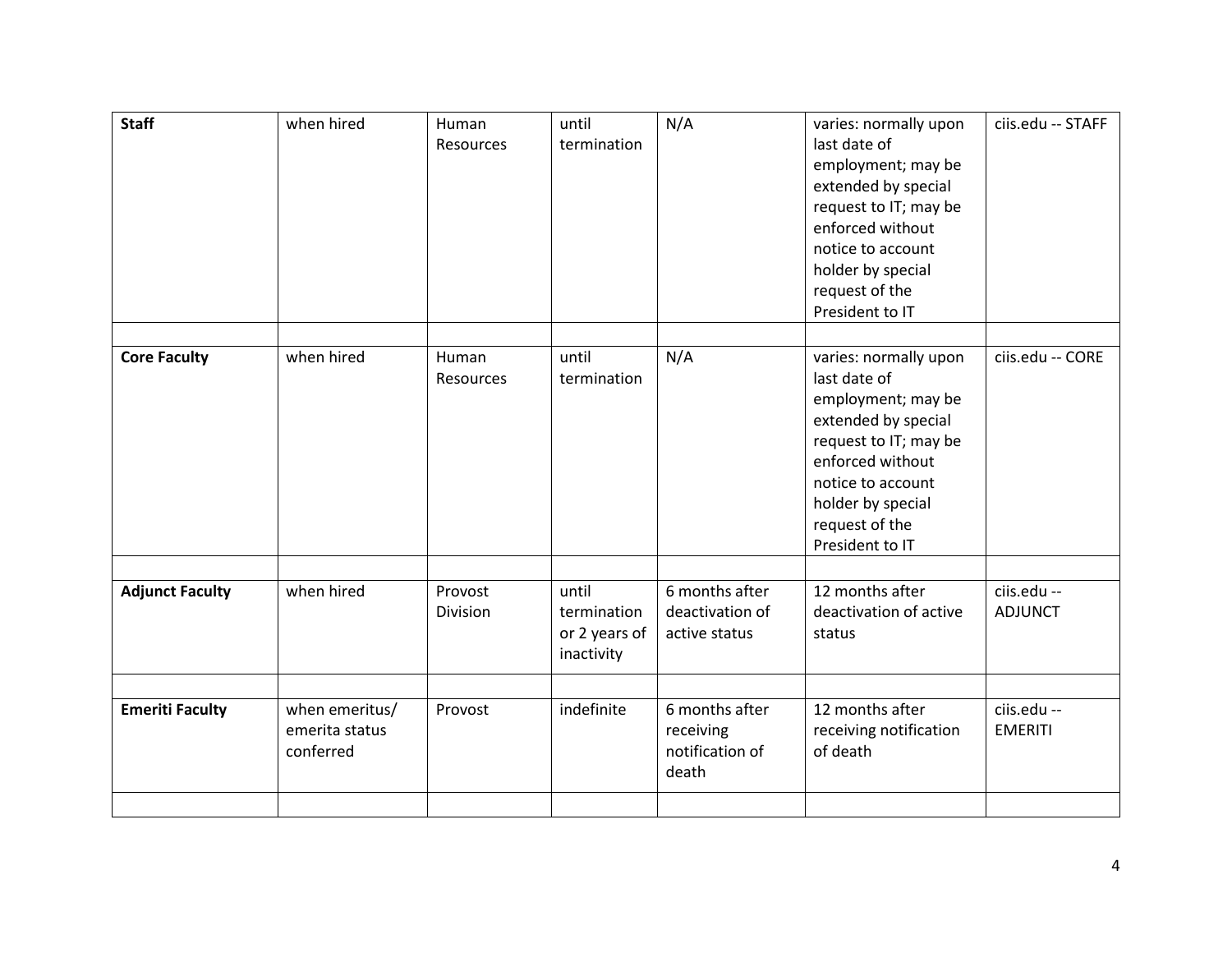| <b>Clinic &amp; Practicum</b> | by request from     | Program          | while in   | 6 months after    | 12 months after        | ciis.edu --       |
|-------------------------------|---------------------|------------------|------------|-------------------|------------------------|-------------------|
| <b>Supervisors</b>            | Program             | Coordinators/    | active     | deactivation of   | deactivation of active | <b>SUPERVISOR</b> |
|                               | Coordinators/       | <b>Managers</b>  | supervisor | active status     | status                 |                   |
|                               | Managers            |                  | status     |                   |                        |                   |
|                               |                     |                  |            |                   |                        |                   |
| <b>Board of Trustees</b>      | by request from     | President        | while in   | 6 months after    | 12 months after        | ciis.edu --       |
| <b>Members</b>                | President's Office  |                  | active     | deactivation of   | deactivation of active | <b>TRUSTEE</b>    |
|                               |                     |                  | trustee    | active status     | status                 |                   |
|                               |                     |                  | status     |                   |                        |                   |
|                               |                     |                  |            |                   |                        |                   |
| Consultants /                 | by request from     | President's      | as needed  | 6 months after no | 12 months after        | ciis.edu --       |
| Contractors / CWS             | President's Office, | Office, Provost  |            | longer needed     | deactivation of active | CONSULT //        |
| <b>Technical Reviewers</b>    | Provost Division,   | Division,        |            |                   | status                 | CONTRACT //       |
| / Special Status /            | Finance Office,     | Finance Office,  |            |                   |                        | SPECSTATUS //     |
| <b>Temporary</b>              | Human Resources     | <b>Human</b>     |            |                   |                        | TEMP // VISITOR   |
| <b>Employees / Visitors</b>   | Office, Center for  | <b>Resources</b> |            |                   |                        |                   |
|                               | Writing &           | Office, Student  |            |                   |                        |                   |
|                               | Scholarship,        | Life Office, or  |            |                   |                        |                   |
|                               | Student Life        | Accessibility    |            |                   |                        |                   |
|                               | Office, or          | Services Office  |            |                   |                        |                   |
|                               | Accessibility       |                  |            |                   |                        |                   |
|                               | Services Office     |                  |            |                   |                        |                   |
|                               |                     |                  |            |                   |                        |                   |